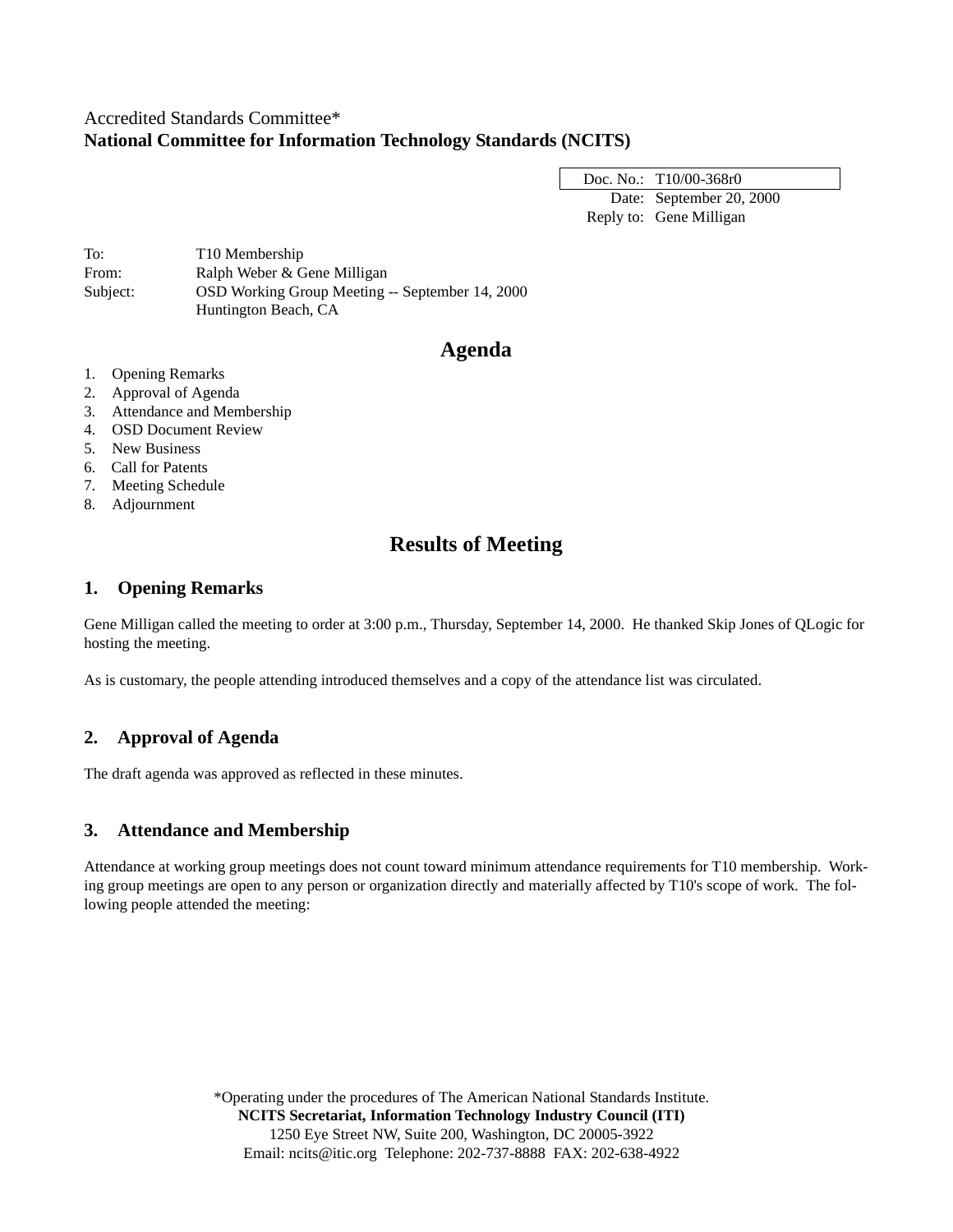| Name                                   | S                 | Organization       | Electronic Mail Address        |
|----------------------------------------|-------------------|--------------------|--------------------------------|
| Mr. Keith W. Parker                    | V                 | Diogenes SCSI      | diogenes@europa.com            |
| Mr. Ralph O. Weber                     | $\mathbf{P}$      | ENDL Texas         | roweber@acm.org                |
| Dr. Jim Hafner                         |                   | V IBM Corp.        | hafner@almaden.ibm.com         |
| Mr. Edward A. Gardner                  | $\mathbf{P}$      | Ophidian Designs   | eag@ophidian.com               |
| Mr. Mark Evans                         | $\mathbf{P}$      | Quantum Corp.      | mark.evans@quantum.com         |
| Mr. Gene Milligan                      | $\mathbf{P}$      | Seagate Technology | gene.milligan@<br>seagate.com  |
| Mr. George O. Penokie P Tivoli Systems |                   |                    | gop@us.ibm.com                 |
| Mr. Roger Cummings                     |                   | 0 Veritas Software | roger.cummings@veritas.<br>com |
| Mr. Raj Patel                          | V.                | Xyratex            | raj patel@us.xyratex.com       |
| 9 People Present                       |                   |                    |                                |
| Status Key: P - Principal              |                   |                    |                                |
|                                        | A, A# - Alternate |                    |                                |
| $\Omega$                               | - Observer        |                    |                                |
| I. – Liaison                           |                   |                    |                                |

#### **4. OSD Document Review**

The group discussed whether OSD should be called a peer-to-peer protocol and agreed that the nomenclature was common to all of SCSI.

The group reviewed OSD revision 1 and recommended changes. Gene noted the changes and agreed to produce a revision 2.

#### **5. New Business**

No new business was brought before the meeting.

V - Visitor

### **6. Call for Patents**

The Chair explained the patent policy. A document is available from ANSI, "Procedures for the Development and Coordination of American National Standards", at no charge. This document is also on the WWW at ftp//www.ncits.org/help/ ansi\_sdo.html. Section 1.2.11 contains the ANSI patent policy. Amy Marasco manages patent issues for ANSI and can be contacted at amarasco@ansi.org or 212-642-4954.

The Chair then called for patents and/or patent applications that may be necessary to comply with the requirements in T10 standards, draft standards, technical reports, or draft technical reports. There were no responses to the call for patents.

#### **7. Meeting Schedule**

The next meeting of the OSD Working Group will be Thursday, January 18, 2001 commencing shortly after the conclusion of the T10 Plenary meeting in Orlando, FL at a time to be announced before the conclusion of the T10 meeting.